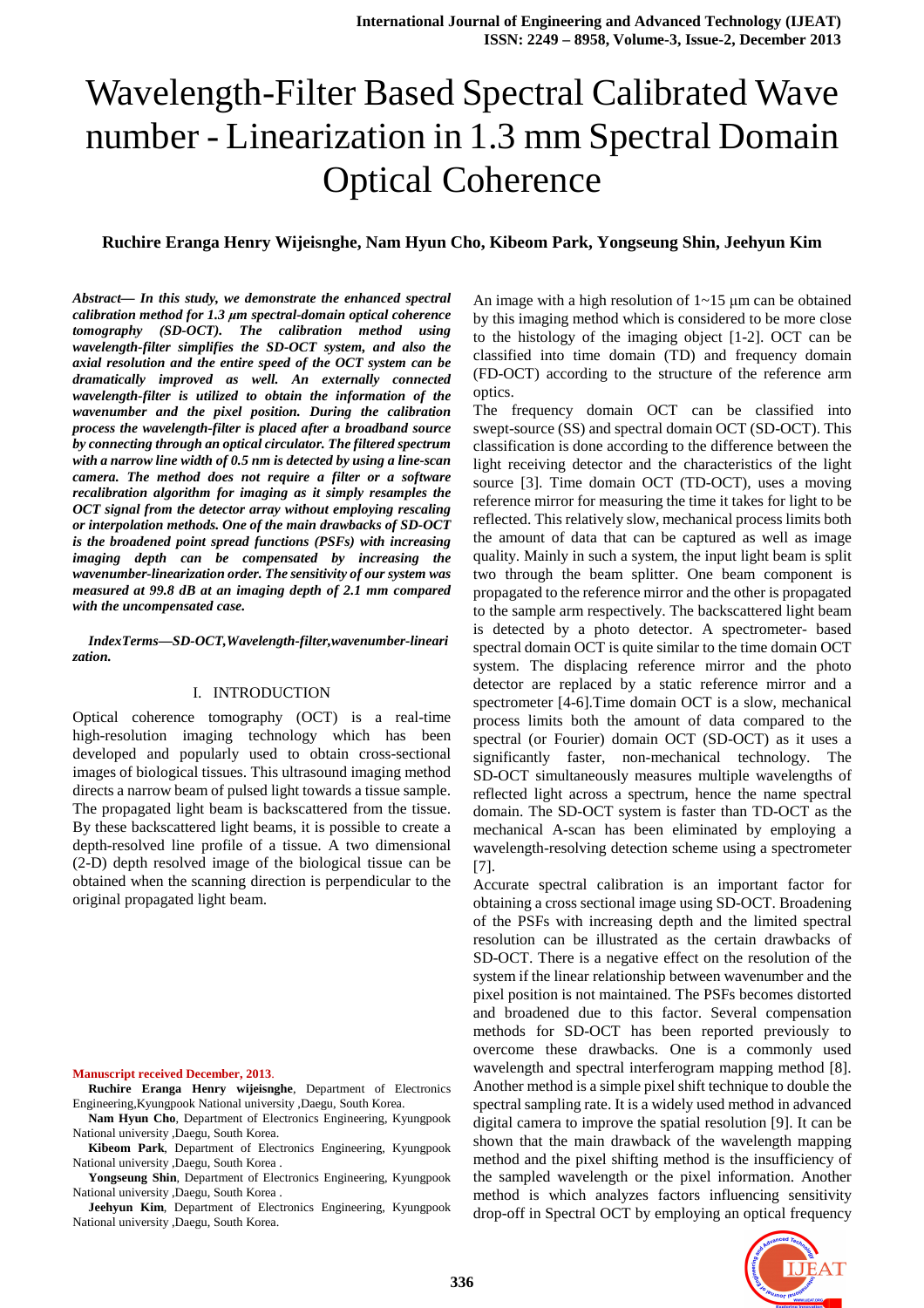## **Wavelength-Filter Based Spectral Calibrated Wave number - Linearization in 1.3 mm Spectral Domain Optical Coherence**

[10]. The main drawback of this technique is the requirement of an expensive additional hardware unit such as Fabry-Perot interferometer and to compensate the linearity it requires an additional signal processing as well. Another compensation method is placing a prism in the spectrometer to estimate the level of residual non equidistance which can be considered as a costly method and also it has a limitation on the degree of linearity as well [11-12].

In this paper we describe a rapid calibration method which rescales the spectral information by utilizing the total number of pixels of the array. To fulfill this requirement, a grating based wavelength-filter is designed and demonstrated on behalf of the rapid calibration method, improvement of the signal-to-noise ratio and for the enhancement of the PSF width by the increasing depth. Also this experiment was conducted for the SD-OCT at 1.3 µm which has not been actively studied due to the availability of the SD-OCT at 800 nm regions. Also the line scan camera which used for 1.3  $\mu$ m has a limited number of pixels and high cost and broadband sources with a large FWHM was available. However, SLD with a bandwidth of more than 150 nm and also high-speed InGaAs cameras were commercialized.

# II. EXPERIMENTAL SETUP AND METHODS

# *A. 1.3µm SD-OCT system and the experiment.*

 Figure.1 shows the schematic diagram of the Michelson interferometer based SD-OCT system using the wavelength-filter. The broadband source which was used for the light emission is Denselight SLED broadband source ( $\lambda$ c=1310nm, $\Delta\lambda$ =135 nm). 90:10 fiber coupler is used to split the broadband light into reference and sample arms. The sample arm consists of two galvanometer-based optical scanners for the transverse scanning. The scanners are driven by an analog input/output card (PCI-6353; National Instruments, USA). An optical spectrometer is used as the detector containing a collimator, a volume holographic diffraction grating(1145 lines/mm ,Wasatch Photonics, USA), and an achromatic doublet lens.12 bit line-scan CMOS camera with 1024 pixels(SU-1024LDM Compact; Goodrich USA) and a frame grabber(PCIe-1433; National Instruments, USA) is used to capture the interference fringe. In the SD-OCT system, broadband light beam is propagated to the fiber coupler and the beam is split into the reference mirror which performs the depth scan and to the sample arm which performs the lateral OCT scan using galvoscanner. The backscattered beams from the sample and the reference arms are interfered and propagated to the grating based spectrometer. When the beam passes through the grating, the spectral variation of the light beam is occurring and the varied spectrum is propagated to the line scan camera. The obtained raw data using the camera are sent to the computer using frame grabber and the data and signal processing is performed to build up an 2-D image using software programs.

#### *B. Wavelength-filter*

The wavelength-filter which is designed for the calibration process of the proposed method is separately connected to the SD-OCT system in the figure 1. This wavelength-filter filters the light beam by selecting a narrow light beam from the propagated broadband spectrum. Step motor based translating slit in the figure.1 scans the central wavelength of the filtered narrow light beam over the entire spectrum. The filtered spectrum passes to a spectrometer and to an optical spectrum analyzer OSA. Optical spectrum analyzer provides information about the certain wavelength. The wavelength-filter consists of a collimator, a reflection-type diffraction grating(600lines/mm),a focusing lens(f=75 mm),a movable optical slit (width=80  $\mu$ m) and a reflective mirror.

#### *C. The calibration process of the wavelength-filter*

The calibration process is performed according to the following manner. The broadband light beam is propagated to wavelength-filter through the 1st and the 2nd terminals of the optical circulator. When the light beam enters the wavelength-filter, the beam is collimated and then diffracts according to the angle of the wavelength once it strikes the reflection grating. A focusing lens is placed right after the grating at the back focal distance of the lens. The light beam propagates through the lens and become collimates after passing through the lens. A slit and a mirror are placed at the focal plane of the lens. The slit and the mirror are positioned as close as the geometry permits. When the diffracted light beam reaches the slit, it is filtered and a small spectral band can pass through the slit. The wavelength of the transmitting light is dependent on the horizontal position of the slit. When the slit moves horizontally, a specific wavelength is scanned for the entire spectral range. While the wavelength selection is performed in the horizontal direction, the light passing through the slit has vertically focused on the mirror so that the coupling ratio of the power back to the interferometer is maximized. Then the light is reflected from the mirror and then it is collimated again after the focusing lens and converges in the horizontal view. The optical fiber of the collimator is connected to the optical circulator and the light exits from the 3rd terminal of the circulator and connects to the 90:10optical fiber coupler. The returned spectrum has a line width of  $(-0.5 \text{ nm})$  which propagates to the line-scanning camera of the spectrometer. Once the line-scanning camera obtains the light beam, data processing can be completed and the wavelength spectra can be coregistered along with the pixel positions of their respective center wavelengths which were obtained by using OSA. The wavenumber-linearization pattern can be generated using the start and the end points of the wavelength of the spectrum. To linearize the measured spectrum in the wavenumber-domain, a lookup table can be generated by finding the pixel positions from the measured spectrum that match the wavenumber linearized pixels. Therefor the image display speed is dramatically increased as an additional fitting algorithm is not required during image acquisition.



Figure 1. Schematic diagram of the wavelength-filter based SD-OCT.

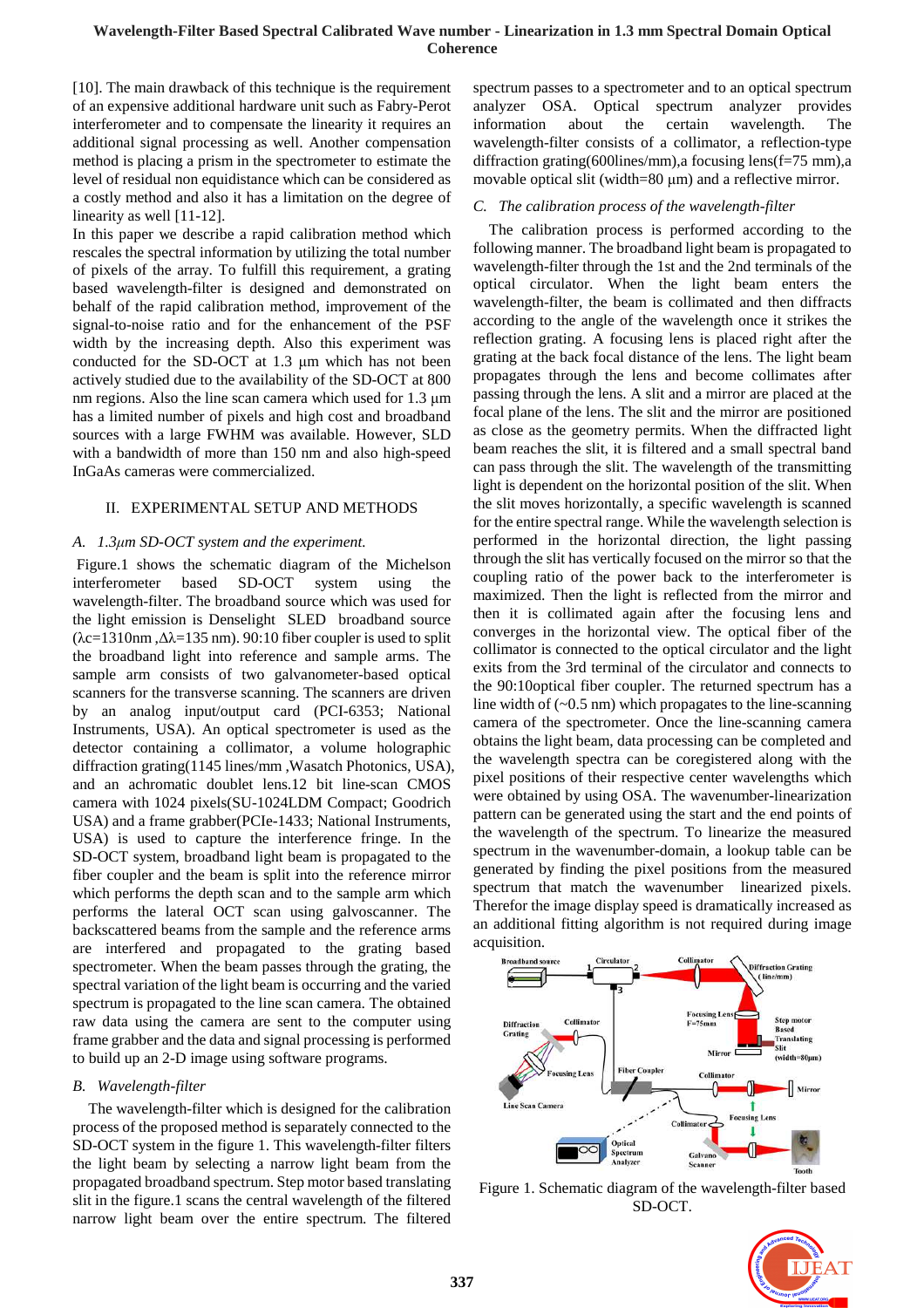#### III. EXPERIMENTAL REULTS

Figure.2 .A shows the relationship between the measured wavenumber and the pixel position of the wavenumber distribution on the line-scan camera . Figure.2 .B shows the magnified plot of the above figure. The red color curve shows the practically measured wavenumber–pixel-position information using a wavelength-filter and the black dotted curve shows the spectral calibrated wavenumber linearized curve fitting using the start and end wavenumbers. The red color curve shows that experimentally the wave number spacing between the pixel positions is not linear owing to the diffraction grating. The wavenumber-linear pattern was designed by selecting the closest value between the measured wave numbers and the spectral calibrated wavenumber. The calibration order is the number of pixels with known wavenumbers to be used in calibration of the wavenumber-linearization. Therefore the image display speed can be enhanced without using any software fitting algorithm as the proposed calibration method utilizes all the pixels with known wave numbers.



Figure.2.A Wavenumber graph compared with the spectral calibrated wavenumber-linear patte rn.



Figure.2.B Magnified plot of the dotted box

Figure.3 shows the results of the measured depth dependent sensitivity with and without spectral calibration. The blue color dotted curves represent the PSF without spectral calibration, and the other colored solid curves represent the PSF after spectral calibration respectively. The width of the PSF is increased compared to the depth before the calibration. When it is calibrated, the width of the PSF is constant with the increase of the depth. This falloff is consistent with or without the calibration. The figure clearly shows a 50 dB drop within a depth of 2.1 mm in both cases as this falloff can be considered as a consistent falloff for both cases.



Figure 3. PSF with respect to the depth before (blue dotted curves) and after (color solid curves) the spectral calibration.

Figure.4 shows the labview interface of the SD-OCT system which was used for real-time imaging. Part (a) is the system control panel which controls the galvanometer to according to the variable input data. According to the input details, the galvanometer rotates to acquire 1-D, 2-D or 3-D images. Part (b) is the raw data spectrum which shows the spectrograph of the light source. This observes signal errors of the system under the influence of the external influence and rearranges waveform. Part (c) shows the background profile of the system before the Fourier transformation. Part (d) shows the observed output signal in log units acquired from the Fourier transformed 1-D data. Part (e) shows the real-time display which provides a clear view of a 2-D image of the object.



Figure.4 SD-OCT based on Labview interface. . (a) System control panel. (b) Raw data spectrum. (C) Background spectrum. (d) FFT spectrum. (e) OCT image display .

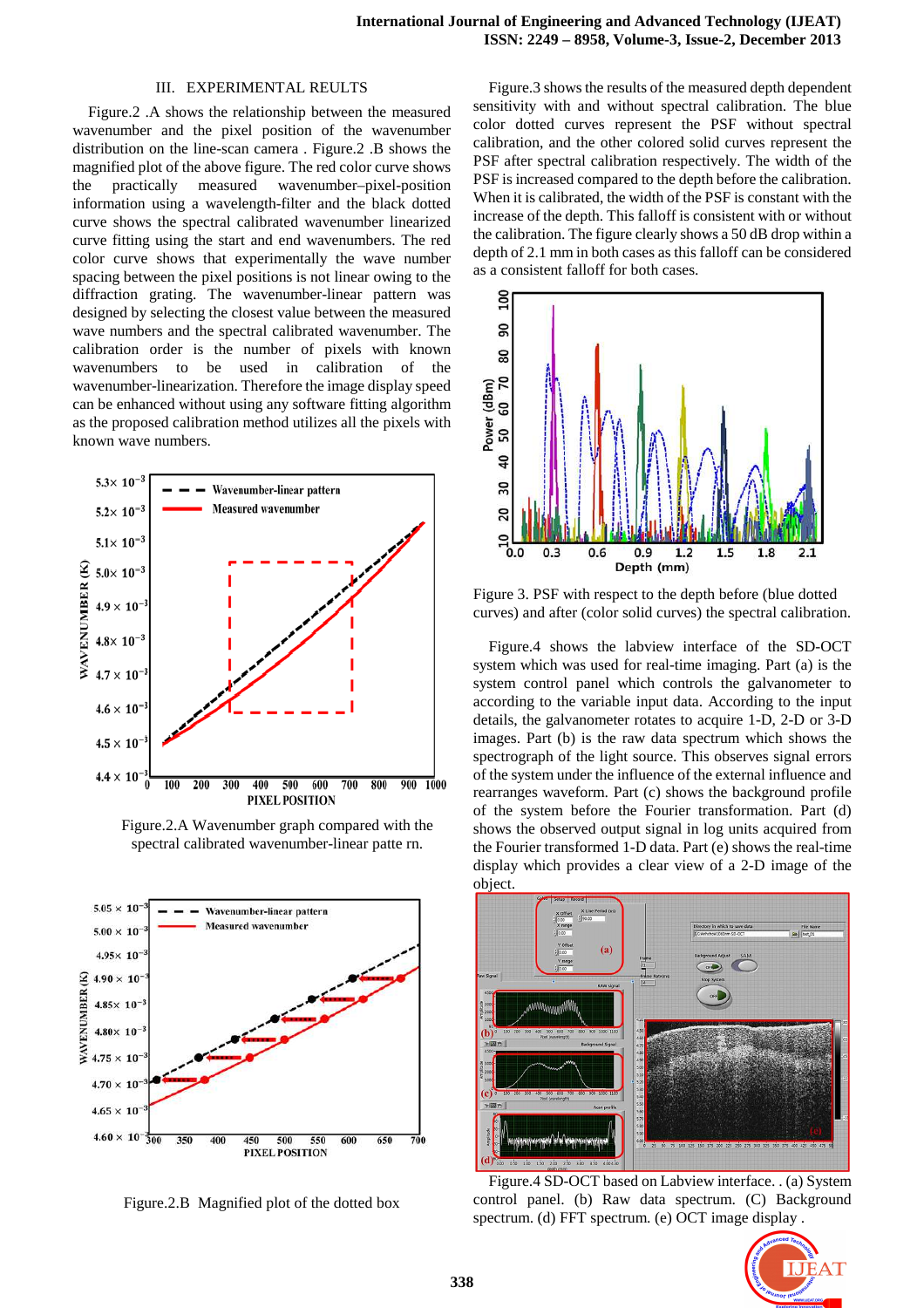## **Wavelength-Filter Based Spectral Calibrated Wave number - Linearization in 1.3 mm Spectral Domain Optical Coherence**



Figure 5. Real-time display OCT images of a human posterior tooth surface (front view A and B), (side view C and D) before and after spectral calibration.

Figure.5 shows the OCT images of a clinical crown (CC) part of a human posterior tooth sample. The A and B images show the front view of the tooth and the C and D images show the side view of the tooth. A and C images were obtained before the calibration process. The B and D images were acquired after the spectral calibration experiment. It can be seen that the internal as well as the external structure of the tooth crown part can be seen clearly after the wavenumber-linearization. Hence B and D images provide a clear and sharp view of the enamel (ENL) and the dentine structures compared to the non-calibrated image. Whoever A and C image has more blurred borders and unclear particles compared B and D images. Comparing to other wavelengths, 1.3µm has a high axial resolution and increased SNR value. Therefore deeper structures can be seen more sharply than the conventional methods.

Figure.6. Shows the top and the side views of the 3 dimensional posterior tooth which was obtained after the calibration. According to the two images, it can be identified that the top and the bottom structures of the images have a sharp view and provides a clear view of the layers after the spectral calibration as the deeper structures has more visibility due to the increase of the SNR.



Figure 6. 3-dimensional real-time display OCT images of human posterior tooth surface. (A) side view, (B) top view.

#### IV. CONCLUSION

A new wavelength-filter based spectral calibration method for 1.3 µm SD-OCT system has been developed. This method does not require any hardware implementation of the SD-OCT system to measure the signal over an increased imaging depth range. This method can directly be used to acquire data as there is no requirement of rescaling wavelength-to-frequency. A wavelength-filter is used to acquire the spectral-pixel information. For the calibration process a lookup table was generated from the acquired data. The wavenumber-linearization was achieved by simply resampling the acquired camera output according to the lookup table. This method does not need any software fitting algorithm in real-time acquisition or display data and also the acquisition and the display rate is increased. Therefore the system provides more position information, surpassing the optimum without compromising the imaging speed. This calibration process is a one-time calibration process which provides an image with a better quality comparing to a un-calibrated image. SD-OCT has become a popular bio-imaging application in the medical field due to its distinct advantages. Specially in the surgical sector, surgery can be done by viewing the real-time images of the OCT. Therefore the proposed method can be used to obtain more information about the biological tissue due to its high sensitivity.Hence, in surgical applications,it is a necessity to obtain a clear and sharp view of biological structures for a successful surgery and this proposed method helps to overcome the drawbacks of the blurred images and unnecessary hardware or software utilizations.

## ACKNOWLEDGMENT

This study was supported by a grant of the Korea Healthcare technology R&D project, Ministry for Health, Welfare & Family Affairs, Republic of Korea (A102024), Ministry of Education (MOE) and National Research Foundation of Korea (NRF) through the human resource training project for regional innovation (No  $2011-05$ -CH $-02-026$ ) and also by a grant of the National Institute of Health (No201225940000).

#### **REFERENCES**

[1] D. Huang, E.A. Swanson, C.. Lin, J.S. Schuman, W.G. Stinson, W. Chang, M.R. Hee, T. Flotte, K. Gregory, C.A. Puliafito, and J.G.